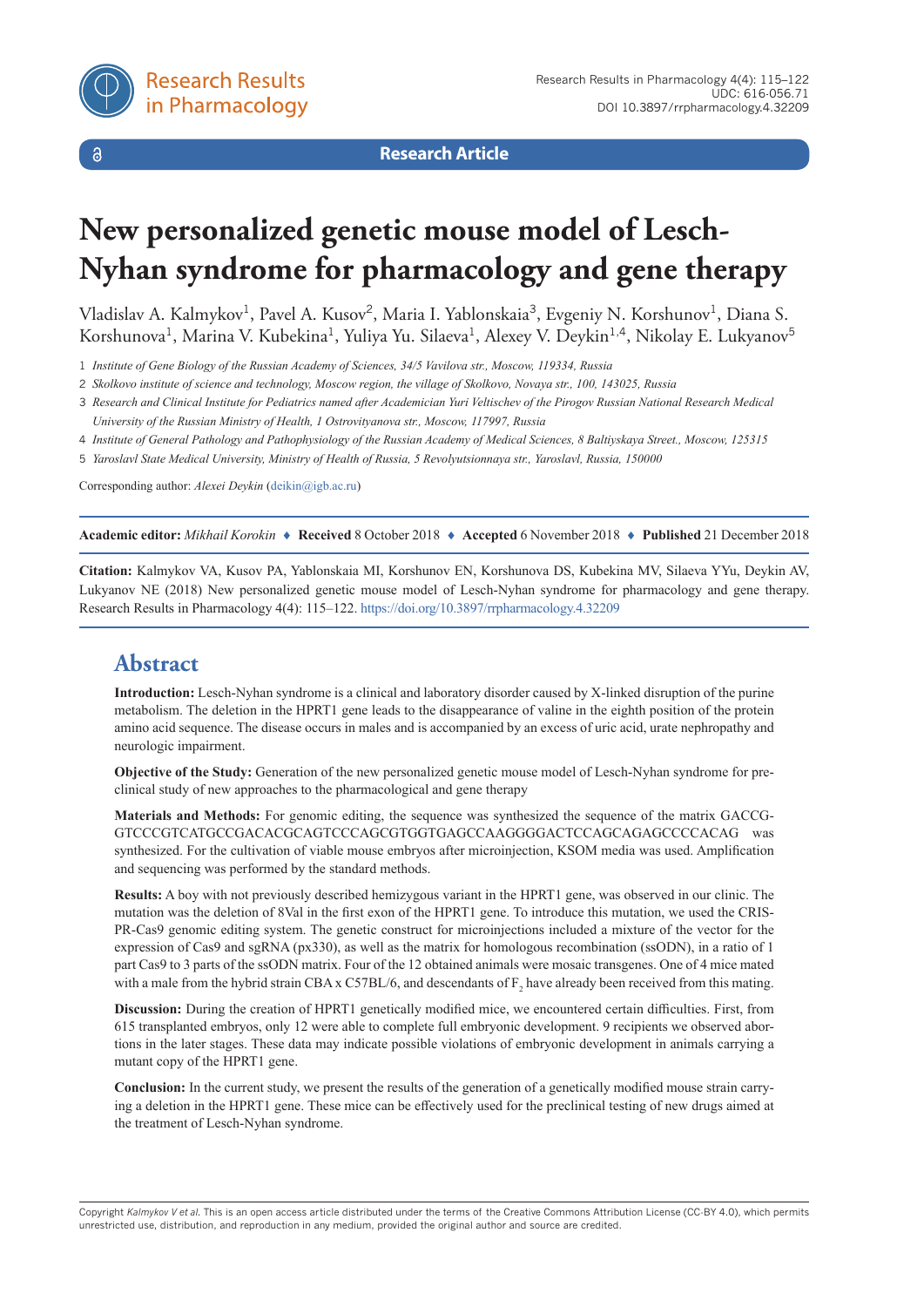### **Keywords**

transgenic mice, Lesch-Nyhan syndrome, CRISPR-Cas9, personalized medicine, orphane deases, CBAxC57BL/6

### **Introduction**

The problem of orphan (rare) diseases, despite the low prevalence in the population, is very important for medicine. It is now believed that most of these diseases are incurable. However, hereditary metabolic diseases, as global medical practice shows, are considered one of the most promising directions in the development of therapies. Lesch-Nyhan syndrome (ICD-10: E79.1; OMIM 300322; ORPHA: 510) is an X-linked inborn error of purine metabolism that is caused by mutations in the HPRT1 gene encoding the purine recycling enzyme hypoxanthine-guanine phosphoribosyltransferase (HPRT), which catalyzes the conversion of hypoxanthine to inosine monophosphate and guanine to guanosine monophosphate in the presence of phosphoribosylpyrophosphate (Harris 2018, Nguyen and Nyhan 2016, Vargiami et al. 2016). The disease was first described in 1964 by Nyhan W.L. and Lesch M. The prevalence of Lesch-Nyhan syndrome is 1-9/1 000 000, and the estimated prevalence at birth is between 1/380 000 and 1/235 000 live births. Males are generally affected, and heterozygous females are carriers (usually asymptomatic) (García and Torres 2010). Uric acid overproduction and urate nephropathy in this disease can be combined with neurologic impairment (Campolo González et al. 2018), which leads to three overlapping clinical phenotypes: (1) the classical form of Lesch-Nyhan disease, characterized by cognitive impairment, dystonia, choreoathetosis, spasticity, self-injurious behavior, and urate nephropathy; (2) an intermediate phenotype with hyperuricemia and variable neurological manifestations with no self-injurious behavior; and (3) hyperuricemia alone (Harris 2018). The basic principles of therapy include the prevention and treatment of urolithiasis and gout (in adults) and the correction of neurological manifestations. Hyperuricemia and uric acid nephropathy respond well to treatment with allopurinol, but this treatment has no effect on behavioral and neurological symptoms. However, for patients with the classic variant of Lesch-Nyhan syndrome, the effective therapy of neurological disturbances remains a task to be solved.

The intensive development of animal genetic engineering methods allows for a wider consideration of the concept of personalized medicine. Experiments on animal models are becoming an indispensable stage in the preclinical testing of therapeutic strategies. Thus, a personalized model of a genetic disease makes it possible to evaluate the contribution of the detected mutation to the phenotype- to evaluate the potential efficacy of gene therapy.

Despite the fact that Hprt1-deficient mice models do not have a clinical complex characteristic of patients with Lesch-Nyhan syndrome, these models should be used in studies of brain metabolism (Bell et al. 2016) and preclinical studies of the effectiveness of new treatments for this disease, particularly of gene therapy.

At present, the genome editing technology CRIPSR-Cas9 (Doetschman and Georgieva 2017, Yang et al. 2017) allows the creation of knockout mouse models with the introduction of mutations in the HPRT1 gene of certain patients (Kato and Takada 2017, Wu et al. 2013). We consider that such targeted models may be useful for the development of gene therapy for Lesch-Nyhan syndrome.

### **Materials and methods**

The animals and the conditions of their care have been described previously (Silaeva et al. 2013). Protocols for the induction of superovulation, obtaining fertilized eggs at the pronucleus stage in mice, microinjection, transplantation of eggs into the oviduct of the pseudopregnant recipient, and for preparing vasectomized males and recipient animals have been published previously (Silaeva et al. 2013, Silaeva et al. 2018, Zvezdova et al. 2010).

We used the px330 vector (Cong et al. 2013) according to the protocol provided by Addgene ([https://www.addge](https://www.addgene.org/crispr/zhang/)[ne.org/crispr/zhang/](https://www.addgene.org/crispr/zhang/)).

The matrix was synthesized by the Evrogen Company. The sequence of the matrix was GACCGGTCCCGT-CATGCCGACACGCAGTCCCAGCGTGGTGAGC-CAAGGGGACTCCAGCAGAGCCCCACAG

*Mouse embryo culture.* For the cultivation of viable mouse embryos after microinjection, KSOM media was used. The cultivation of the embryos to the blastocyst stage was carried out in mineral oil (Merck, USA) under conditions of absolute humidity at 37 $\rm ^{o}C$  in 5% CO<sub>2</sub>.

*The DNA isolation from blastocysts* was performed according to a previously published protocol (Dimitrieva et al. 2016).

*The DNA isolation from tissue samples* was performed according to a standard protocol (Dimitrieva et al. 2016).

*Sample preparation for Sanger sequencing* included the amplification of the gene of interest (fragment size 544 b.p.) using the primers presented in Table 1. Amplification was performed under the following conditions: 95°C - 5 min, (95°C - 30 sec, 58°C - 25 sec) - 30 cycles, 72°C - 40 sec, 72°C - 10 min, and 4°C - storage. Then, the fragment was visualized on a 2% agarose gel. Further sample preparation was carried out according to the protocol of the Evrogen Company for performing sample sequencing.

**The restriction analysis** of the  $F_0$  and  $F_1$  generations was performed based on the presence of the BstX1 restriction site in the wild-type HPRT1 matrix and its absence in the mutant gene (Figures 1, 2).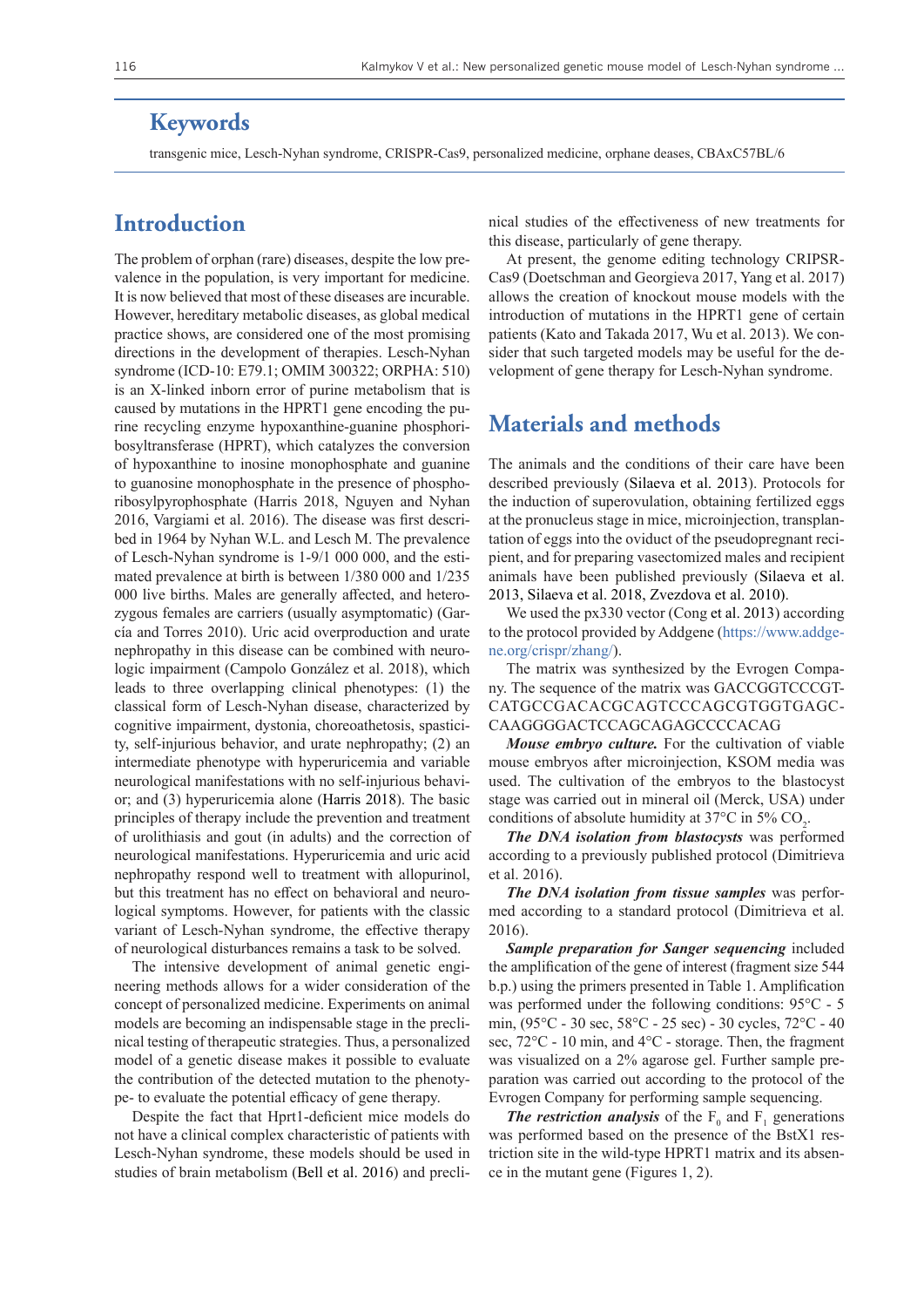

**Figure 1.** A) – Sequencing results for  $F_0$  transgenes; B) – Restriction analysis results for  $F_0$  transgenes



**Figure 2.** A) – Sequencing results for  $F_1$  transgenes; B) – Restriction analysis results for  $F_1$  transgene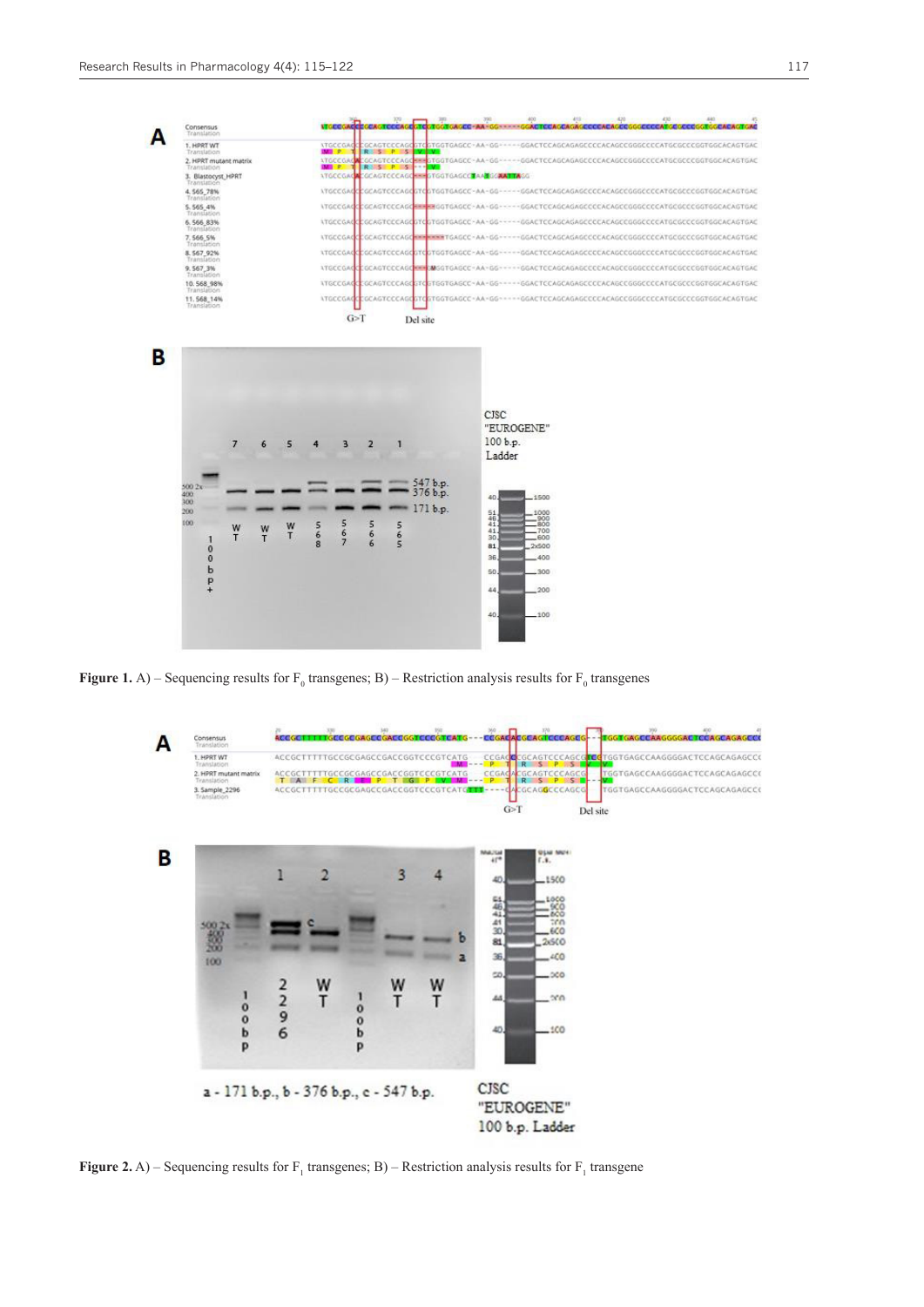**Table 1.** Primers used to amplify a fragment of the HPRT1 gene of 544 b.p. in size.

| <b>Primer</b> | <b>Sequence</b>         |
|---------------|-------------------------|
| Forward       | TGATTATCTGGGA ATCCTCTGG |
| Reverse       | CATCTAGCCAGACTCCAGGAA   |

*Software.* Analysis of the sequencing results was performed using the program Peak Scanner (Thermo Fisher Scientific). Then, to identify matches with the mutant matrix and the wild-type matrix, the program Geneious (Biomatters Limited) was used. The protein models were visualized and aligned in PyMol (Schrödinger, Portland, OR). The analysis of the transgenic animal generation results was performed in Microsoft Excel (USA).

### **Results**

#### **Genetic analysis of the HPRT1 gene in our patient**

**Clinical case.** A boy with a classic variant of Lesch-Nyhan syndrome was observed in our clinic. The age of the patient at the time of diagnosis was 9 years. Genetic analysis of the HPRT1 gene was performed by direct automatic sequencing of the entire coding region of the gene, including exon-intron boundaries. The patient had a hemizygous variant in the HPRT1 gene, which has not been previously described (Table 2). The boy showed neurological dysfunction characterized by moderate cognitive impairment, generalized action dystonia, choreoathetosis, mild pyramidal signs, and occasional ballistic movements. Self-injurious behavior included biting of hands, fingers and lips. The patient could not sit or walk without support. The neurological symptoms in this patient were combined with uric acid hyperproduction with hyperuricemia, an increased urinary urate-to-creatinine ratio and signs of urate nephropathy according to ultrasound data.

**Table 2.** Results of direct automatic sequencing of the entire coding region of the HPRT1 gene, including exon-intron boundaries.

| <b>Nucleotide</b> | <b>Effect</b>                     | Amino acid<br>change |
|-------------------|-----------------------------------|----------------------|
| $c.23$ 25delTCG   | Small deletion (exon 1) p.Val8del |                      |

#### **Structural modeling of HPRT1 del8Val loss of function mutation by bioinformatic algorithms**

The BLAST algorithm (NCBI) was used for the comparison of human and murine HPRT1 gene sequences. The alignment shows 98.6% nucleotide sequence homology. The primary structure of the HPRT1 protein and mutation locus was similar enough to be studied in *Mus musculus*.

Structural models of the HPRT1 protein and its fragments (PDB) were used as templates for the M4T RaptorX structure prediction algorithm to obtain structural models of the mutation site and whole mutated protein with altered conformation (Kalmykov et al. 2018).

Models were visualized and aligned in PyMol (Schrödinger, Portland, OR). The cooperativity of HPRT1 homodimer subunits was suggested to be disrupted by the conformational changes observed in the predicted structure of HPRT1. The deleted valine was found to be located in the HPRT1 monomer surface close to the homodimer junction.

Hindered enzymatic soma assembly may be the reason for the biological function loss - the HPRT1 homotetramer appears in its native conformation as a dimer of dimers. The fully functional HPRT1 complex strongly depends on its intermolecular surface structure (Figures 3, 4, 5).

The alignment of three native monomers with the del-8Val HPRT1 predicted model shows that the whole protein is slightly changed, with a rotational conformational distribution along the chain. Accordingly, dislocated charged residues are suggested to be the reason for the dimerization disruption.

#### **Developing a system for gene editing**

To introduce the 8Val deletion in the first exon of the HPRT1 gene, we used the CRISPR-Cas9 genomic editing system with the most successful sgRNA, the PAM site of which was removed at 13 bp from the place of the proposed deletion. For the selection of sgRNA, we used Chopchop [\(http://chopchop.cbu.uib.no/](http://chopchop.cbu.uib.no/)) (Chapman et al. 2017, Labun et al. 2018) web utilities and Algorithms [\(http://](http://www.e-crisp.org/) [www.e-crisp.org/](http://www.e-crisp.org/)) (Heigwer et al. 2014). The scheme for introducing a deletion is shown in Figure 6. For homologous recombination, after making the incision, we used a synthetic matrix with a deletion length of 70 bp.

The genetic construct for microinjections included a mixture of the vector for the expression of Cas9 and sgR-NA (px330), as well as the matrix for homologous recombination (ssODN), in a ratio of 1 part Cas9 to 3 parts of the ssODN matrix.

To verify the efficiency of the selected genomic editing system, microinjected embryos were cultured to the blastocyst stage, and then the DNA from these organisms was isolated and amplified. A fragment of the gene of interest was sequenced, as described above. As shown in Figure 6, the selected editing system leads to a deletion in the first exon of the HPRT1 gene at the 8Val position.

#### **Generation and genetic analysis of primary genetically modified animals**

The  $F_0$  generation of a genetically modified animal model of Lesch-Nyhan syndrome was obtained by the microinjection of a solution of a genetic construct into the pronucleus of a fertilized egg cell and subsequent trans-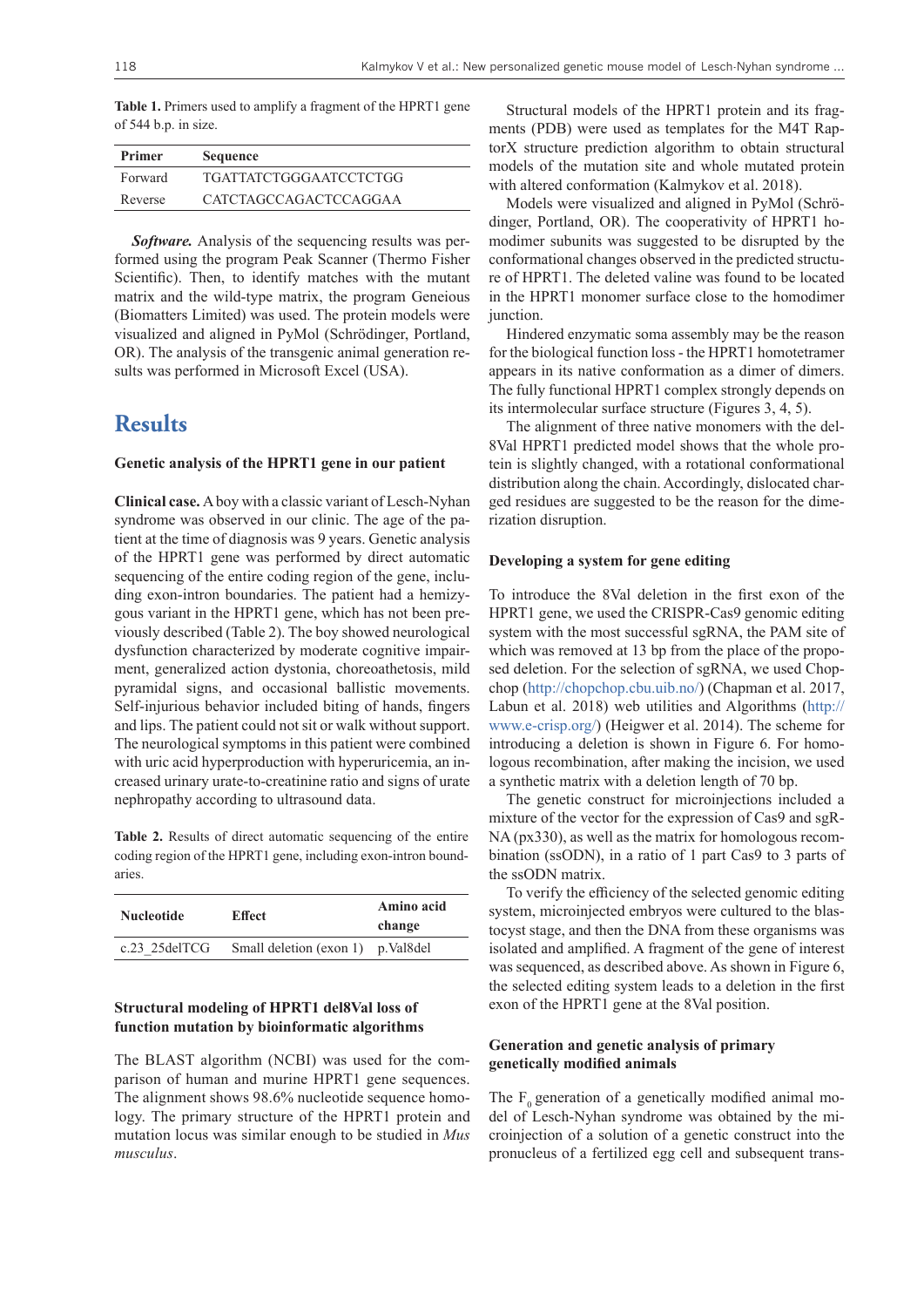

**Figure 3.** Dimer of dimers, HPRT1 homoheterotetramer (PDB ID 5w8v)

plantation into the oviduct of a pseudopregnant recipient (Ittner and Götz 2007, Liu et al. 2013, Raveux et al. 2017, Richa 2001). The results of this experiment are presented in Table 3.

In total, 78 recipients were used, and 615 one- and twocell embryos were transferred at 3-5 embryos per horn of the uterus. We significantly reduced the number of embryos transferred to an individual recipient compared to standard protocols (Kalmykov et al. 2018), as it was previously shown that with a decrease in the number of transferred embryos, the efficiency of transplantation increases (Silaeva et al. 2013).

9 recipients, we observed abortions in the later stages (genetic analysis of abortive material was not performed due to the unsuitability of the material). Of the 615 transferred embryos, 12 newborn mice were received. Seven to 14 days after birth, all mice were sampled, the DNA was isolated and sequenced, and restriction analysis was per-



**Figure 4.** HPRT1 homodimer with 8Val highlighted in both monomers (magenta).



**Figure 5.** Native conformation of the HPRT1 monomer (left green colored) in contact with predicted mutated rotamer (cyan) built by the RaptorX algorithm.

| Table 3. The results of the generation of primary genetically modified animals to obtain a model of Lesch-Nyhan syndrome. |  |
|---------------------------------------------------------------------------------------------------------------------------|--|
|                                                                                                                           |  |

| <b>Used Recipients</b> | <b>Amount of Trans-</b><br>planted embryos | <b>Amount of recipients</b><br>giving birth | The amount of new-<br>born mice | <b>Amount of genetical-</b><br>ly modified animals<br>from newborns |
|------------------------|--------------------------------------------|---------------------------------------------|---------------------------------|---------------------------------------------------------------------|
| 78                     | 615                                        |                                             |                                 |                                                                     |
|                        |                                            |                                             |                                 |                                                                     |

**Table 4.** The results of experiments conducted to obtain F1 animals carrying the mutant HPRT1 gene.

| Primary transgene, number | Descendants of $F_1$ , amount | Transgenes from these animals |
|---------------------------|-------------------------------|-------------------------------|
| 565                       |                               |                               |
| 566                       |                               |                               |
| 567                       |                               |                               |
| 567                       |                               |                               |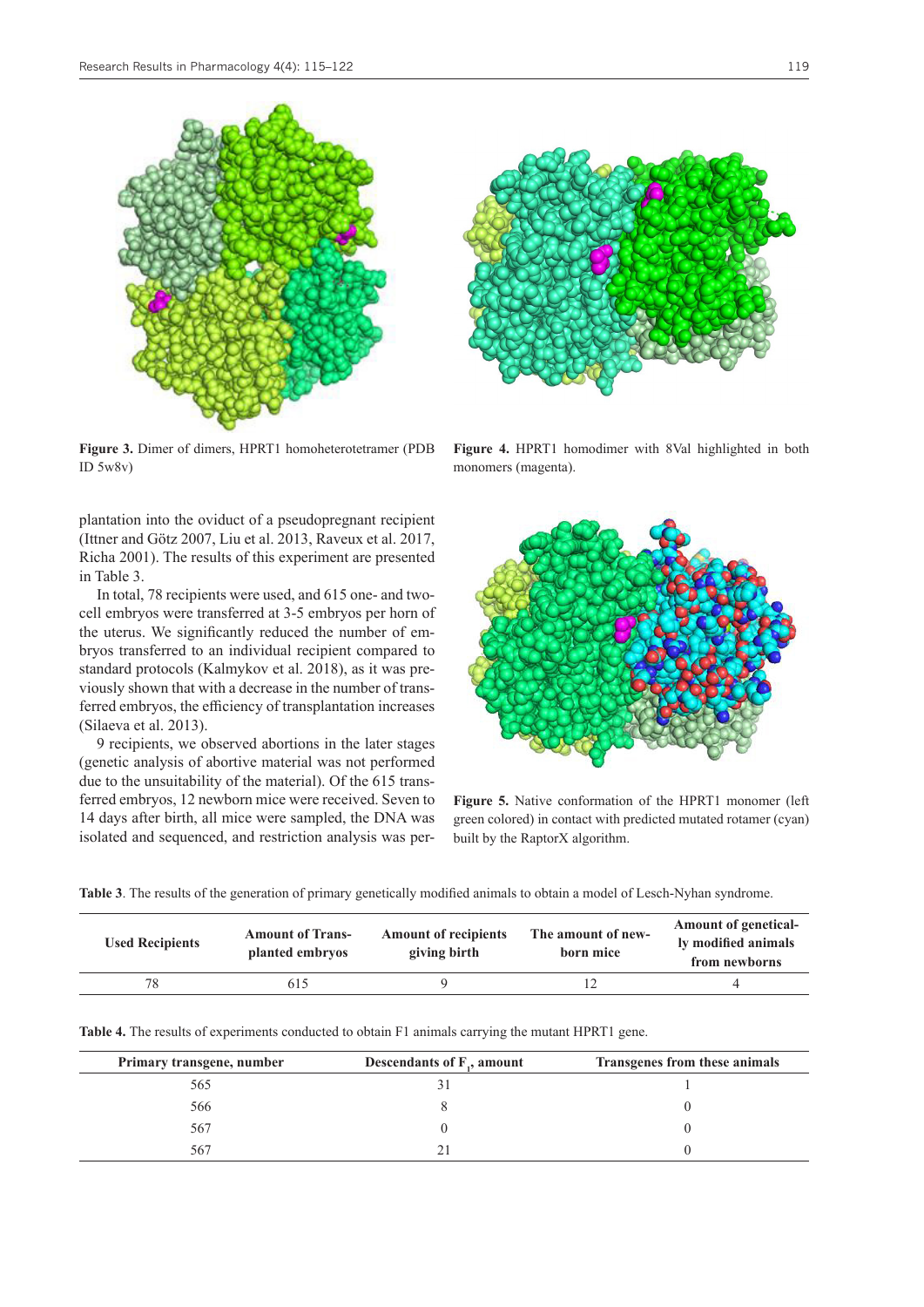

**Figure 6.** Scheme for introducing a deletion at the 8Val position in the first exon of the HPRT1 gene

formed on the obtained samples. Four of the 12 obtained animals were mosaic transgenes (Figure 1, a, b).

#### Generation and genetic analysis of  $F_1$  genetically **modified animals**

The resulting primary transgenes were assigned numbers 565, 566, 567, and 568. Males 565, 567 and 568 were mated with females of the CBA x C57BL/6 hybrid strain, and female 566 was mated with a male of the CBA x C57BL/6 hybrid strain. A total of 31 descendants of  $F_1$  were received from mouse 565, 8 descendants of  $F_1$  were received from mouse 566, 21 descendants of  $F_1$  were received from mouse 568, and no offspring were produced from mouse 567. All progeny obtained were analyzed using Sanger sequencing and restriction analysis, and one genetically modified  $F_1$  animal, female 2296, was identified (Fig 2, a, b). The results of these experiments are presented in Table 4. Mouse 2296 was also mated with a male from the CBA x C57BL/6 hybrid strain, and descendants of  $F<sub>2</sub>$ have already been received from this mating.

# **Discussion**

Mutations in the HPRT1 gene can cause severe neurological and metabolic disorders in humans (Fu et al. 2014, Harris 2018). It has been shown that mice carrying a defective gene, as a rule, lack bright phenotypic manifestations (Bell et al. 2016). However, during the creation of genetically modified animals with a deletion of the nucleotide triplet, which causes the absence of valine in the eighth position of the amino acid sequence of the protein, we encountered certain difficulties. First, from 615 transplanted embryos, only 12 were able to complete full embryonic development. In addition, in 9 recipients (11.5% of the total), we observed abortions in the later stages. These data may indicate possible violations of embryonic development in animals carrying a mutant copy of the HPRT1 gene. In addition, all of the primary transgenes obtained were mosaics, with a mutant gene content of less than 20% in the genome. Only one of the obtained primary transgenes was capable of vertical transgene transmission, with a rather low probability. However, at this stage of the experiment, we have already obtained an  $F<sub>2</sub>$ generation of genetically modified animals with a mutated copy of the HPRT gene.

### **Conclusion**

In this paper, we presented the results of the development and production of a new genetically modified mouse line model for Lesch–Nyhan syndrome.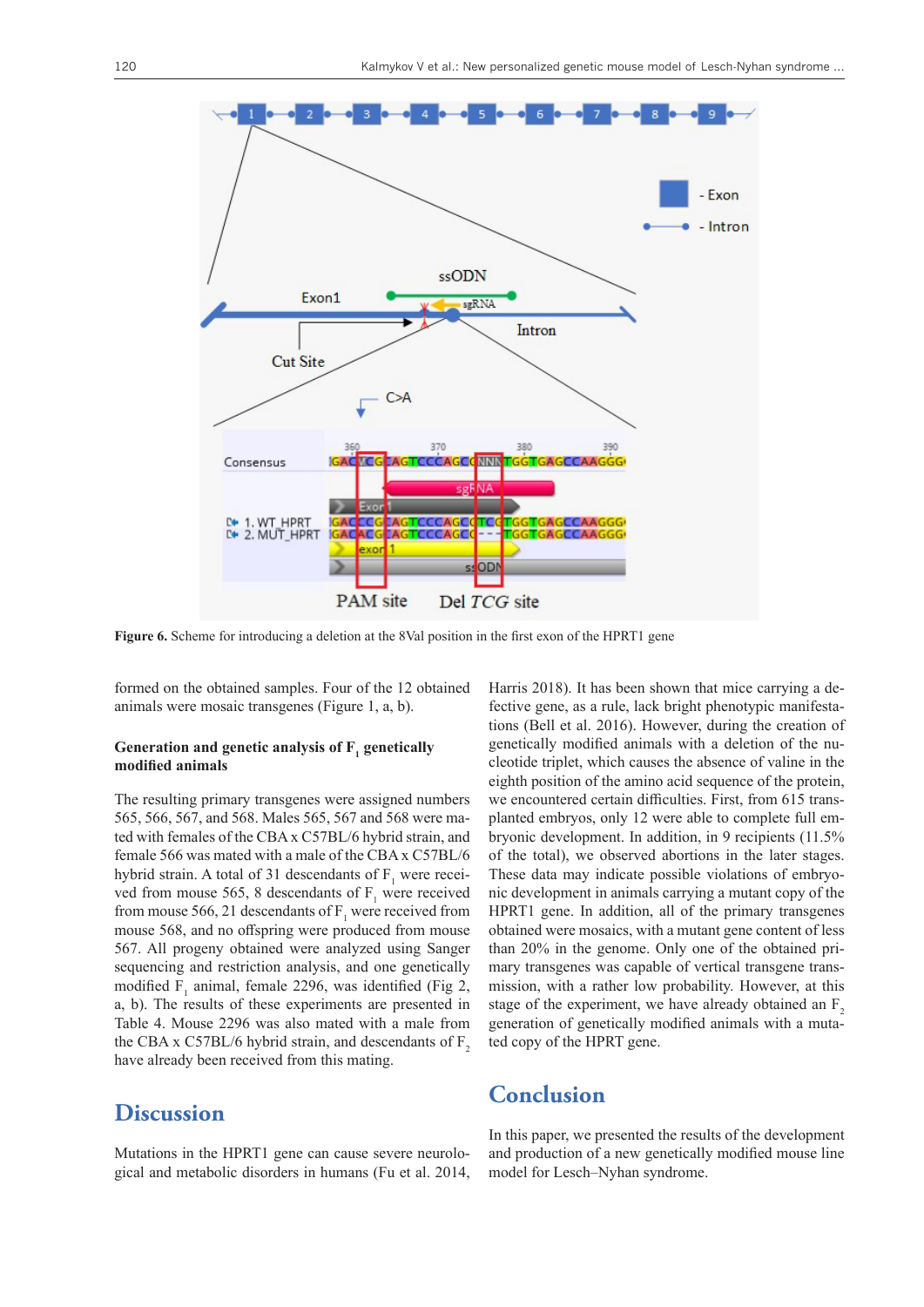We believe that the proposed model can be successfully used for basic research and preclinical testing of drugs for the treatment of Lesch–Nyhan syndrome.

# **Conflicts of interests**

The authors state no conflict of interest concerning with the present submitted manuscript.

# **References**

- Addgene (<https://www.addgene.org/crispr/zhang/>)
- Algorithms [\(http://www.e-crisp.org/\)](http://www.e-crisp.org/)
- Bell S, Kolobova I, Crapper L, Ernst C (2016) Lesch-Nyhan Syndrome: Models, Theories, and Therapies. Molecular Syndromology 7(6): 302–311. doi: [10.1159/000449296](https://doi.org/10.1159/000449296) [[PubMed\]](https://www.ncbi.nlm.nih.gov/pubmed/?term=Lesch-Nyhan+Syndrome%3A+Models%2C+Theories%2C+and+Therapies)
- Campolo González A, Vargas Díaz A, Fontboté Riesco D, Hernández Chávez, M (2018) Síndrome de Lesch-Nyhan y automutilación oral. Reporte de un caso. Revista Chilena de Pediatría 89(1): 86–91. doi: [10.4067/S0370-41062018000100086](https://doi.org/10.4067/S0370-41062018000100086) [in Spanish]
- Chapman JE, Gillum D, Kiani S (2017) Approaches to Reduce CRISPR Off-Target Effects for Safer Genome Editing. Applied Biosafety 22(1): 7–13.<https://doi.org/10.1177/1535676017694148>
- Chop-chop ([http://chopchop.cbu.uib.no/\)](http://chopchop.cbu.uib.no/)
- Cong L, Ran FA, Cox D, Lin S, Barretto R, Habib N, Hsu PD, Wu X, Jiang W, Marraffini LA, Zhang F (2013) Multiplex Genome Engineering Using CRISPR/Cas Systems. Science 339(6121): 819-823. doi: [10.1126/science.1231143](https://doi.org/10.1126/science.1231143) [[PubMed\]](https://www.ncbi.nlm.nih.gov/pubmed/23287718)
- Dimitireva TV, Reshetov DA, Zhernovkov VE, Vlodavets DE, Zotova ED (2016) Modification of the method for analysis of genome editing results using CRISPR/Cas9 system on preimplantation mouse embryos. Bulletin of RSMU [Vestnik Rossijskogo gosudarstvennogo medicinskogo universiteta] 3: 16–22. doi: [10.24075/](https://doi.org/10.24075/brsmu.2016-03-02) [brsmu.2016-03-02](https://doi.org/10.24075/brsmu.2016-03-02) [in Russian].
- Doetschman T, Georgieva T (2017) Gene Editing With CRISPR/ Cas9 RNA-Directed Nuclease. Circulation Research 120(5): 876- 894. doi: [10.1161/CIRCRESAHA.116.309727](https://doi.org/10.1161/CIRCRESAHA.116.309727) [[PubMed\]](https://www.ncbi.nlm.nih.gov/pubmed/28254804)
- Fu R, Chen C-J, Jinnah HA (2014) Genotypic and phenotypic spectrum in attenuated variants of Lesch–Nyhan disease. Molecular Genetics and Metabolism 112(4): 280–285. doi: [10.1016/j.](https://doi.org/10.1016/j.ymgme.2014.05.012) [ymgme.2014.05.012](https://doi.org/10.1016/j.ymgme.2014.05.012) [\[PubMed](https://www.ncbi.nlm.nih.gov/pubmed/24930028)]
- García Puig J, Torres Jiménez R (2010) Lesch-Nyhan syndrome. Orphanet General Public Encyclopaedia, Nov. 2018, [https://www.](https://www.orpha.net/consor/cgi-bin/Disease_Search.php?lng=EN&data_id=197&Disease_Disease_Search_diseaseGroup=510&Disease_Disease_Search_diseaseType=ORPHA&Disease(s)/group%20of%20diseases=Lesch-Nyhan-syndrome&title=Lesch-Nyhan%20syndrome&search=Disease_Search_Simple) [orpha.net/consor/cgi-bin/Disease\\_Search.php?lng=EN&data\\_](https://www.orpha.net/consor/cgi-bin/Disease_Search.php?lng=EN&data_id=197&Disease_Disease_Search_diseaseGroup=510&Disease_Disease_Search_diseaseType=ORPHA&Disease(s)/group%20of%20diseases=Lesch-Nyhan-syndrome&title=Lesch-Nyhan%20syndrome&search=Disease_Search_Simple) id=197&Disease\_Disease\_Search\_diseaseGroup=510&Disease [Disease\\_Search\\_diseaseType=ORPHA&Disease\(s\)/group%20](https://www.orpha.net/consor/cgi-bin/Disease_Search.php?lng=EN&data_id=197&Disease_Disease_Search_diseaseGroup=510&Disease_Disease_Search_diseaseType=ORPHA&Disease(s)/group%20of%20diseases=Lesch-Nyhan-syndrome&title=Lesch-Nyhan%20syndrome&search=Disease_Search_Simple) [of%20diseases=Lesch-Nyhan-syndrome&title=Lesch-Nyhan%20](https://www.orpha.net/consor/cgi-bin/Disease_Search.php?lng=EN&data_id=197&Disease_Disease_Search_diseaseGroup=510&Disease_Disease_Search_diseaseType=ORPHA&Disease(s)/group%20of%20diseases=Lesch-Nyhan-syndrome&title=Lesch-Nyhan%20syndrome&search=Disease_Search_Simple) [syndrome&search=Disease\\_Search\\_Simple](https://www.orpha.net/consor/cgi-bin/Disease_Search.php?lng=EN&data_id=197&Disease_Disease_Search_diseaseGroup=510&Disease_Disease_Search_diseaseType=ORPHA&Disease(s)/group%20of%20diseases=Lesch-Nyhan-syndrome&title=Lesch-Nyhan%20syndrome&search=Disease_Search_Simple)
- Harris JC (2018) Lesch–Nyhan syndrome and its variants: examining the behavioral and neurocognitive phenotype. Current Opinion in Psychiatry 31(2): 96–102. doi: [10.1097/YCO.0000000000000388](https://doi.org/10.1097/YCO.0000000000000388) [\[PubMed](https://www.ncbi.nlm.nih.gov/pubmed/?term=Lesch�Nyhan+syndrome+and+its+variants%3A+examining+the+behavioral+and+neurocognitive+phenotype)]
- Heigwer F, Kerr G, Boutros M (2014) E-CRISP: fast CRISPR target site identification. Nature Methods 11(2): 122-123. doi: [10.1038/](https://doi.org/10.1038/nmeth.2812) [nmeth.2812](https://doi.org/10.1038/nmeth.2812) [\[PubMed](http://www.ncbi.nlm.nih.gov/pubmed/24481216)]

# **Acknowledgements**

We thank Vasiliy Sukhorukov (Institute of General Pathology and Pathophysiology, Moscow, Russia) for the discussion of the work. This work was carried out using infrastructure of Center for collective use of the Institute of gene Biology, Russian academy of science: "Biology of the living cell and drug biomedical nanotransporters". This work is supported by a grant from the Russian Scientific Foundation № 17-75-20249.

- Ittner LM, Götz J (2007) Pronuclear injection for the production of transgenic mice. Nature Protocols 2(5): 1206–1215. doi: [10.1038/](https://doi.org/10.1038/nprot.2007.145) [nprot.2007.145.](https://doi.org/10.1038/nprot.2007.145) [\[PubMed](https://www.ncbi.nlm.nih.gov/pubmed/17546016)]
- Kalmykov V, Kusov P, Deikin A (2018) Bioinformatic analysis of a transgenic personalized murine model of Lesch-Nyhan syndrome. FEBS Open Bio, 8: P.23-015-Wed. doi: [10.1002/2211-5463.12453](https://doi.org/10.1002/2211-5463.12453)
- Kato T, Takada S (2017) In vivo and in vitro disease modeling with CRISPR/Cas9. Briefings in Functional Genomics 16(1): 13–24. doi: [10.1093/bfgp/elw031](https://doi.org/10.1093/bfgp/elw031) [[PubMed](https://www.ncbi.nlm.nih.gov/pubmed/27497066)]
- Labun K, Guo X, Chavez A, Church G, Gagnon JA, Valen E (2018) Accurate analysis of genuine CRISPR editing events with ampliCan. bioRxiv: 249474 doi:<https://doi.org/10.1101/249474>
- Liu C, Xie W, Gui C, Du Y (2013) Pronuclear Microinjection and Oviduct Transfer Procedures for Transgenic Mouse Production. In Lipoproteins and Cardiovascular Disease. Methods in Molecular Biology 1027: 217-232. doi: [10.1007/978-1-60327-369-5\\_10](https://doi.org/10.1007/978-1-60327-369-5_10) [\[PubMed](https://www.ncbi.nlm.nih.gov/pubmed/23912989)]
- Nguyen KV, Nyhan WL (2016) Mutation in the Human HPRT1 Gene and the Lesch-Nyhan Syndrome. Nucleosides Nucleotides Nucleic Acids 35(8): 426–433. doi: [10.1080/15257770.2015.1098660](https://doi.org/10.1080/15257770.2015.1098660) [\[PubMed](https://www.ncbi.nlm.nih.gov/pubmed/27379977)]
- Orphanet [\(https://www.orpha.net](https://www.orpha.net)).
- Raveux A, Vandormael-Pournin S, Cohen-Tannoudji M (2017) Optimization of the production of knock-in alleles by CRISPR/Cas9 microinjection into the mouse zygote. Scientific Reports 7: 42661. doi: [10.1038/srep42661](https://doi.org/10.1038/srep42661) [\[PubMed](https://www.ncbi.nlm.nih.gov/pubmed/?term=Optimization+of+the+production+of+knock-in+alleles+by+CRISPR%2FCas9+microinjection+into+the+mouse+zygote)]
- Richa J (2001) Production of Transgenic Mice. Molecular Biotechnology 17(1): 261–268.<https://doi.org/10.1385/MB:17:3:261>
- Silaeva YY, Kalinina AA, Vagida MS, Khromykh LM, Deikin AV, Ermolkevich TG, Sadchikova ER, Goldman IL, Kazansky DB (2013) Decrease in pool of T lymphocytes with surface phenotypes of effector and central memory cells under Influence of TCR transgenic β-chain expression. Biochemistry (Moscow) 78(5): 549–559. doi: [10.1134/S0006297913050143](https://doi.org/10.1134/S0006297913050143). [\[PubMed](https://www.ncbi.nlm.nih.gov/pubmed/?term=Decrease+in+pool+of+T+lymphocytes+with+surface+phenotypes+of+effector+and+central)]
- Silaeva YY, Kirykovich YK, Skuratovskaya LN, Deikin AV (2018) The optimal quantity of embryos for transplantation in the work on obtaining genetically-modified mice and goats. Russian Journal of Developmental Biology 49(6): 1–7 doi: [10.1134/](https://doi.org/10.1134/S106236041806005X) [S106236041806005X.](https://doi.org/10.1134/S106236041806005X)
- Vargiami E, Printza N, Papadimiditriou E, Batzios S, Kyriazi M, Papachristou F, Zafeiriou DI (2016) Nephrocalcinosis and Renal Failure in Lesch-Nyhan Syndrome: Report of Two Familial Cases and Review of the Literature. Urology 97: 194–196. doi: [10.1016/j.](https://doi.org/10.1016/j.urology.2016.04.004) [urology.2016.04.004](https://doi.org/10.1016/j.urology.2016.04.004) [[PubMed\]](https://www.ncbi.nlm.nih.gov/pubmed/?term=Nephrocalcinosis+and+Renal+Failure+in+Lesch-Nyhan+Syndrome%3A+Report+of+Two+Familial+Cases+and+Review+of+the+Literature)